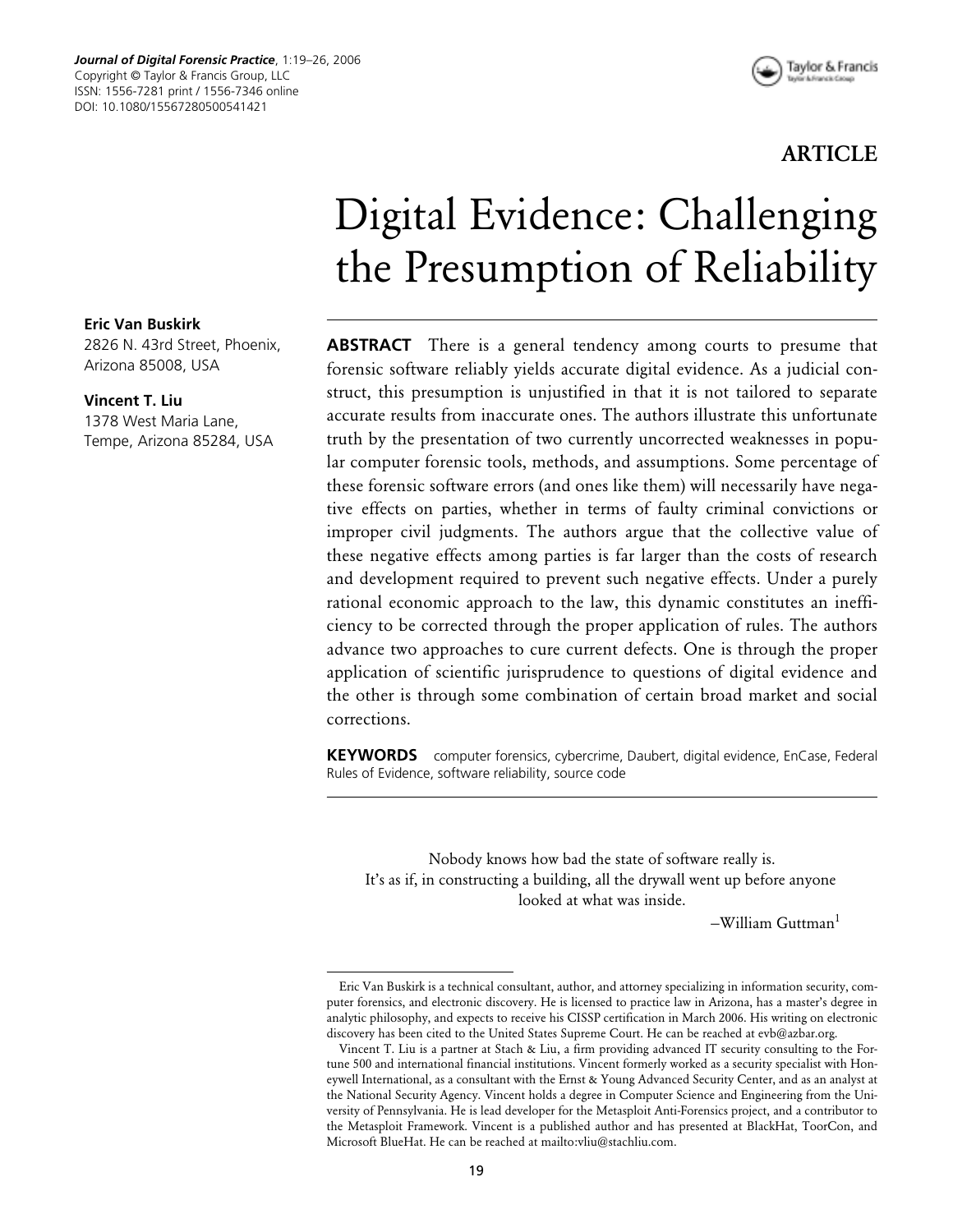### **INTRODUCTION**

Should forensic software<sup>2</sup> be entitled to a judicial presumption of reliability? When, if ever, should courts compel non-party forensic software vendors to reveal proprietary source code to party experts in order to assure a fairer trial? And what does *reliability* mean in the context of digital evidence anyway?

These issues have been raised by a recent criminal prosecution in Florida. In *Florida v. Bjorkland*, 3 the defendant was charged with driving-under-the-influence of alcohol (DUI). In response, the defendant moved to exclude evidence of intoxication obtained from the Intoxilyzer 5000 breath-alcohol analysis computer (IT5000). Although the defendant advanced several theories in support of her motion, the broader issue presented by the case is whether experts should be entitled to audit software source code to ensure the reliability of digital evidence.

*Bjorkland* is captivating because it elicits conflicting values that directly affect the practice of computer forensics. Intellectual property rights holders fear that compelled source code disclosure will encourage competitors to use discovery procedures to conduct industrial espionage. Parties urge that compelled source code disclosure can be essential to ensuring the admission of accurate evidence. Courts are concerned that an order to compel source code disclosure in one case is likely to foster requests to audit the individual quality of engineering in, for example, an integrated circuit, a gate array, luminal, or paint.

The idea that the law would permit parties to compel the disclosure of business-critical trade secrets may be counterintuitive. However, although state laws vary, there is no specific federal "trade secret privilege" that absolutely prohibits the ability of parties to compel disclosure of trade secrets. For example, in *Coca-Cola Bottling Co. v. Coca-Cola Co*., under the guise of preparing its experts, Coca-Cola Bottling Company successfully moved to compel The Coca-Cola Company to disclose the secret formula of the Coca-Cola brand soft drink.4

What may be even more surprising is that *nonparties* may be subject to orders to compel disclosure of proprietary information: Federal Rule of Civil Procedure 45(a) authorizes non-party discovery in civil cases,<sup>5</sup> whereas Federal Rule of Criminal Procedure 17(c) authorizes it in criminal ones.<sup>6</sup> Despite the potentially wide scope of federal discovery procedures, orders compelling the disclosure of non-party trade secrets are a relatively infrequent occurrence.

The purpose of this article is to present and discuss important legal and technical issues involved in the effort to ensure the reliability of forensic software and the accuracy of digital evidence. There is a general tendency among courts to *presume*—without the benefit of meaningful assurance—that forensic software can be trusted to yield accurate digital evidence. As a judicial construct, this presumption is unjustified in that it is not tailored to separate accurate results from inaccurate ones. This unfortunate result will be illustrated by the presentation of two current, but uncorrected, weaknesses in popular computer forensic tools, methods, and assumptions.

Some percentage of these software errors (or ones like them) will necessarily have negative effects on parties, whether in terms of faulty criminal convictions or improper civil judgments. These costs may be assigned monetary values. The authors argue that the collective value of negative effects caused by software defects among parties is far larger than the costs of research and development required to prevent such negative effects.

If there were some sustainable mechanism to force software developers to bear appropriate research and development costs, the net gain to society and the system of justice would significantly increase. The authors argue there are indeed two broad mechanisms to promote social net gains. One such method is through the proper application of scientific jurisprudence at the individual case level. However, judges must not bear sole responsibility for the quality of forensic software. The authors therefore argue that social policymakers can significantly increase the accuracy of forensic software and digital evidence through some combination of certain market and social corrections.

### **THE PRESUMPTION OF RELIABILITY**

Courts have a seemingly unflappable faith in the ability of software to render reliable evidence. Broadly speaking, this "Presumption of Reliability" is well-entrenched in American law. For example, in *Olympic Ins. Co. v. H. D. Harrison, Inc*., the court wrote that digital evidence had a "prima facie aura of reliability."<sup>7</sup> Likewise, in *United States v. Moore*, the court noted that "ordinary business circumstances . . . suggest trustworthiness. . . .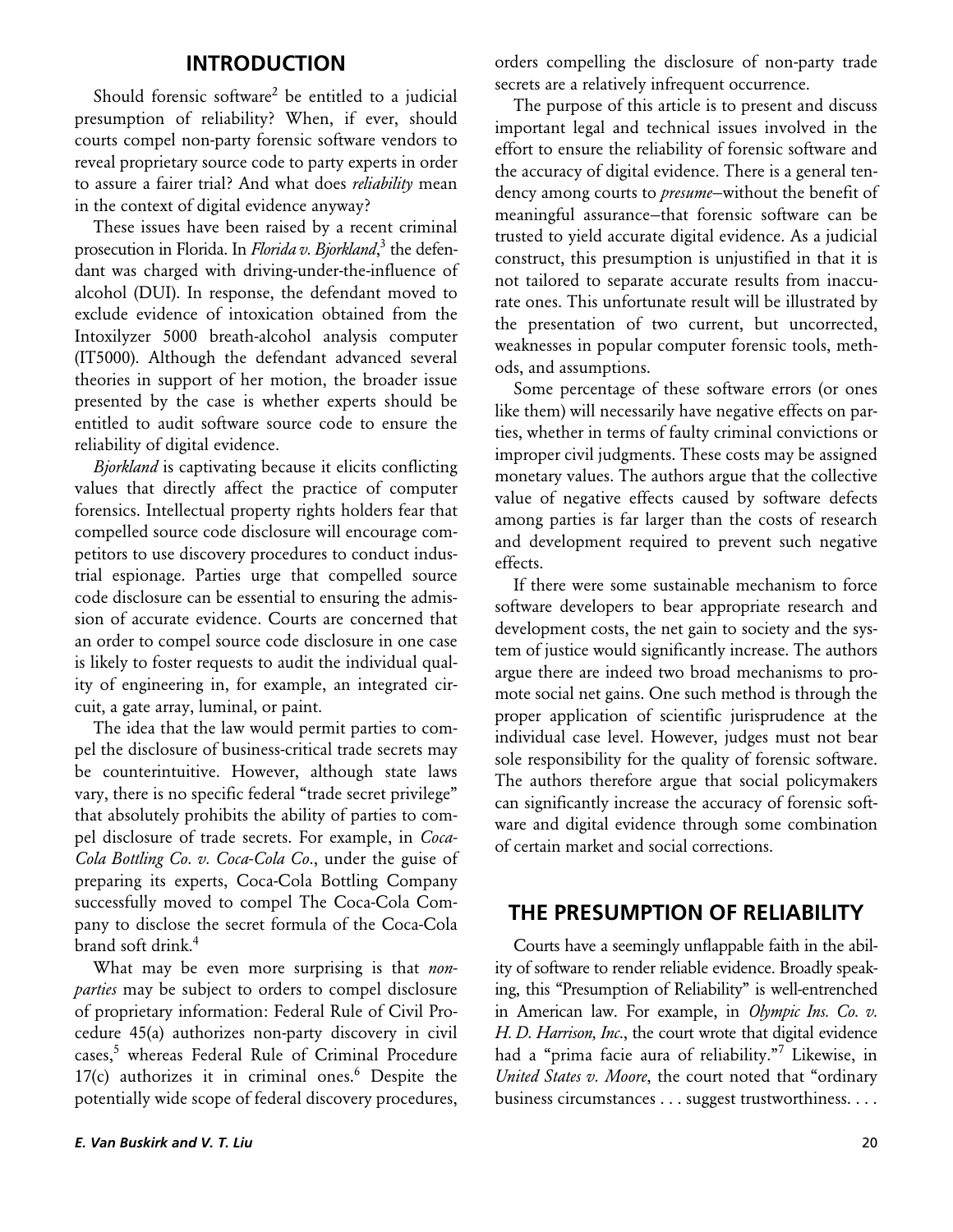at least where absolutely nothing in the record in any way implies the lack thereof."8 Similarly, in *California v. Martinez*, the court noted that testimony on the "acceptability, accuracy, maintenance, and reliability" of computer software is not prerequisite to admission of computer records.9 And in *Missouri v. Dunn*, the appellate court agreed with the trial court in "concluding that [such] records were uniquely reliable in that they were computer-generated rather than the result of human entries."10 Although the Presumption of Reliability may have found roots in the context of business records, it is by now so pervasive that it should be recognized to be co-extensive with the law of digital evidence itself.<sup>11</sup>

The Presumption of Reliability is difficult to rebut. Unless specific evidence is offered to show that the particular code at issue has demonstrable defects<sup>12</sup> that are directly relevant to the evidence being offered up for admission, most courts will faithfully maintain the Presumption of Reliability. But because most code is closed source and heavily guarded, a party cannot audit it to review its quality. At the same time, however, source code audits are perhaps the best single way to discover defects.<sup>13</sup>

This difficulty gives rise to an important question: if a party cannot gain access to source code without evidence of a defect, but cannot get evidence of a defect without access to the source code, how is a party to rebut the Presumption?<sup>14</sup> Rather than wrestle with, or even acknowledge, this conundrum, most courts simply presume that all code is reliable without sufficient analysis.

With only a few exceptions, even if a party does manage to raise some doubt as to the reliability of particular code, most courts will still admit into evidence output from such code, subject only to the caveat that any reliability concerns should affect the *weight* of the evidence, not its *admissibility*. 15 But, given the overwhelmingly prevalent belief that "machines are immune to human frailties, desires, and whims that can lead to erroneous information or misinterpretation,"16 is this purported compromise of any value?

In many circumstances, it is not:

[T]he reliability of a particular computer system or process can be difficult to assess. Programmers are fallible and can unintentionally or purposefully embed errors in their applications. Also, complex systems can have unforeseen operating errors, occasionally resulting in data corruption or catastrophic crashes. Possibly because of these complexities, courts are not closely examining the reliability of computer systems or processes and are evaluating the reliability of digital evidence without considering error rates or uncertainty.<sup>17</sup>

# **TWO EXAMPLES**

File timestamps are one of the most heavily reliedupon techniques used by computer forensic examiners to timeline and identify suspicious behavior. On FATrelated file systems, timestamps are properties of a file that are composed of a Last Modified time (M), a Last Accessed time (A), and a Created time (C). On NTFS file systems, there is a fourth timestamp called the Entry Modified (E) time. Timestamps were designed to be used by the computer operating system for accounting purposes, but they have been adopted as an important investigative tool as well.

The M-timestamp is updated when file data changes, the A-timestamp is updated when the file is accessed, and the C-timestamp is updated when the file is created on the file system. On NTFS file systems, MACE times are stored in two different attributes in the Master File Table: the Standard Information (SI) attribute and the File Name (FN) attribute. Again, on NTFS file systems, the E-timestamp is updated when anything changes to the MFT record entry, including any modification to the first three MAC values.

How do timestamps play a critical role in cyberinvestigations? If, for example, a suspicious file is found to have a creation date of Monday, November 28, 2005, at 3:15 pm, the theory of temporal locality would suggest that other suspicious files may have been modified, accessed, or created at or near the same time. If that is correct, proper investigative technique should lead the investigator to look for other files with temporally near timestamps in order to locate other suspicious files. But proper investigative techniques work only if computer forensic software accurately reports file timestamps.

EnCase Forensic Edition (EnCase) is a popular computer forensic software suite. Guidance Software, the corporate developer of EnCase, claims that "[c]omputer evidence recovered with EnCase software has been admitted into thousands of court proceedings in several countries and jurisdictions."18 With such a vast market presence, the reliability of a substantial amount of digital evidence may be divined by examining the reliability of evidence yielded by EnCase.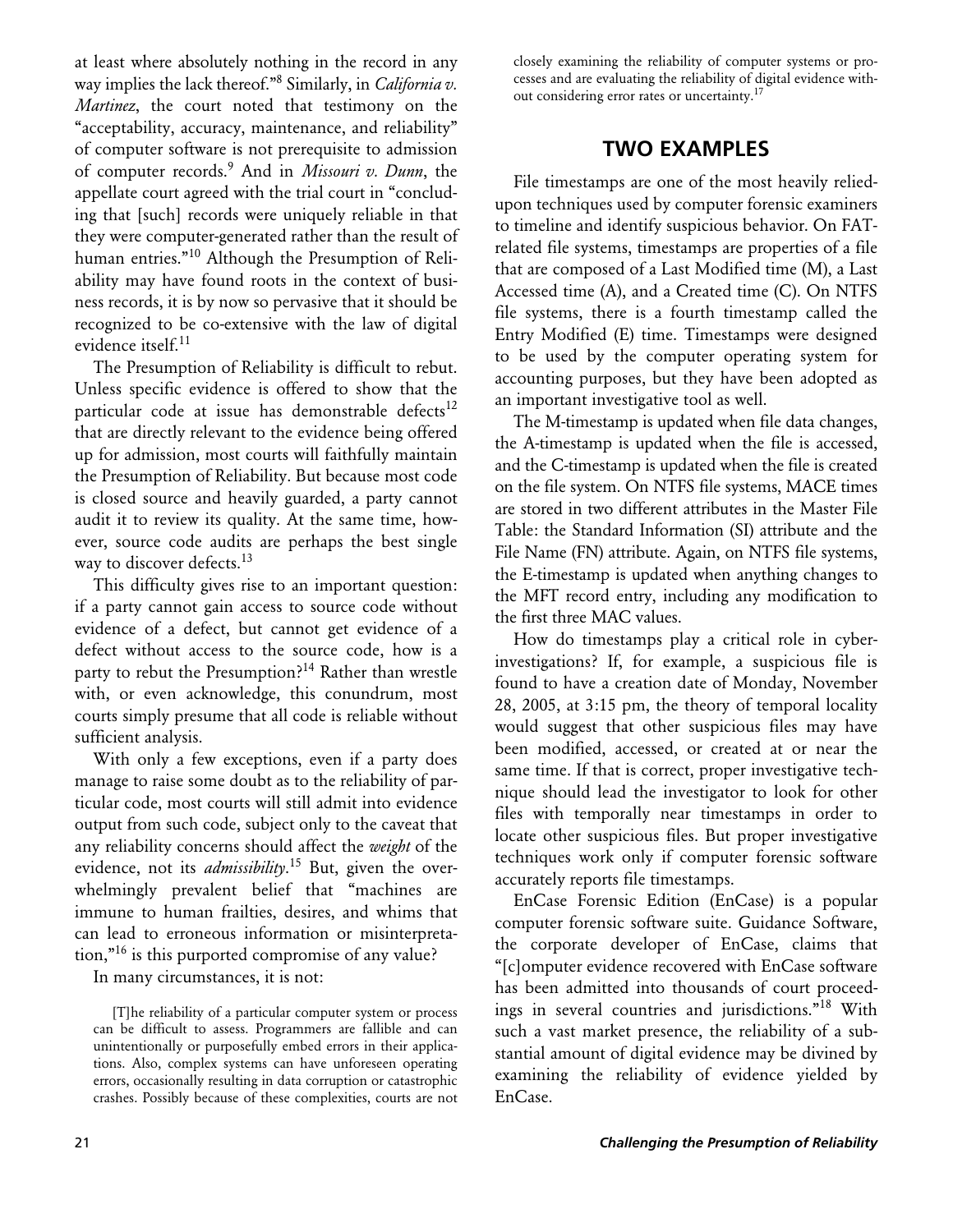The method by which EnCase analyzes file systems is easy enough to understand. After acquiring a hard drive image, EnCase reads the NTFS MFT records in order to determine all MACE values on the file system. In particular, EnCase by default obtains the MACE values by reading the SI attribute of each file record within the MFT. MACE values are displayed within the EnCase interface so that the cyber-investigator can use them to create a timeline of suspicious activity, and to detect other aberrant data.

If there is any question as to EnCase's ability to analyze timestamps properly, then the investigation of hundreds or thousands of cases could be affected. If, for example, there were methods by which timestamps could be undetectably modified, especially in ways previously unknown to the investigative community at large, then it might be the case that investigations were (or will be) aborted, that illegal activity was (or will be) concealed, or that innocence was (or will be) feigned. It is thus very important that forensic software be highly accurate and that its errors and rates of occurrence be known.

There have long been programs in existence that modify timestamp values on FAT-related and NTFS file systems. Research shows that these programs rely on the well-documented **SetFileTime** function call in the Windows Application Program Interface (API). However, the **SetFileTime** call only works undetectably against the M, A, and C (MAC) timestamps; it does not work on the fourth (E) timestamp. Because FAT-related file systems store only the first three timestamp values (i.e., MAC timestamps), traditional MAC modification programs have long been able to modify MAC values in ways that can damage an investigation. This fact should be well known to the cyber-investigative community.

Still, because MAC modification programs typically have been thought to modify MAC timestamps on NTFS file systems, but not the fourth timestamp (E), traditional computer forensic wisdom has held that MACE timestamps on NTFS file systems were generally safe from surreptitious modification attempts via the **SetFileTime** call. That is, traditional thought holds that if an attacker attempts to modify NTFS timestamps with any tool programmed to use the **SetFileTime** function call, such modification will fail because the E-timestamp will always update to the exact time that the modification was attempted. Thus, *previous* timestamp modification techniques were easily detectable because the E-timestamp would fall out-of-sync with the MAC timestamps. That is, with regard to NTFS file systems, traditional thinking holds that the temporal disjunction between the MAC values and the E-value could always be used to indicate the presence of timestamp modification attempts.

However, recently published research<sup>19</sup> shows that by using the undocumented Windows system call, **NtSetInformationFile**, instead of the **SetFileTime** call, all four timestamps can be undetectably modified (i.e., fabricated). And this weakness is not limited to EnCase; it applies to any computer forensic software that makes use of the Windows API to read file timestamps. Not only is the weakness shared by other forensic software, but it is quite easy to exploit. One need not even be well-versed in software engineering to exploit this weakness, as a command line tool that does it almost effortlessly has already been written and published on the Internet.<sup>20</sup>

Additional research shows the existence of another weakness in the way forensic software such as EnCase employs the API. In particular, this weakness allows an attacker to impede the ability of EnCase (and others) to translate timestamps properly. EnCase and its ilk rely on the Windows API to convert binary timestamp values into human readable format. However, exploit code has been written that can subvert this conversion. Again, using the **NtSetInformationFile** function call, file timestamps can be modified so that they are *not* translatable into human readable values. Because EnCase (and others) depend on the Windows API to translate binary system time values into the human readable format, an attacker using this technique could hide all file timestamps from an investigator.

#### **PROBLEMS AND SOLUTIONS**

As it currently stands, the Presumption of Reliability has two important problems. First, it facilitates the admission of inaccurate digital evidence. When forensic software lacks independent, thorough, and scientific testing, and when it may have been prematurely sold to customers in beta form so as to meet quarterly sales requirements, there is little justifiable basis for presuming either reliability or unreliability—that is, we should not presume to know one way or the other.

There is a further problem with the Presumption of Reliability. By facilitating the admission of inaccurate results, the Presumption of Reliability is economically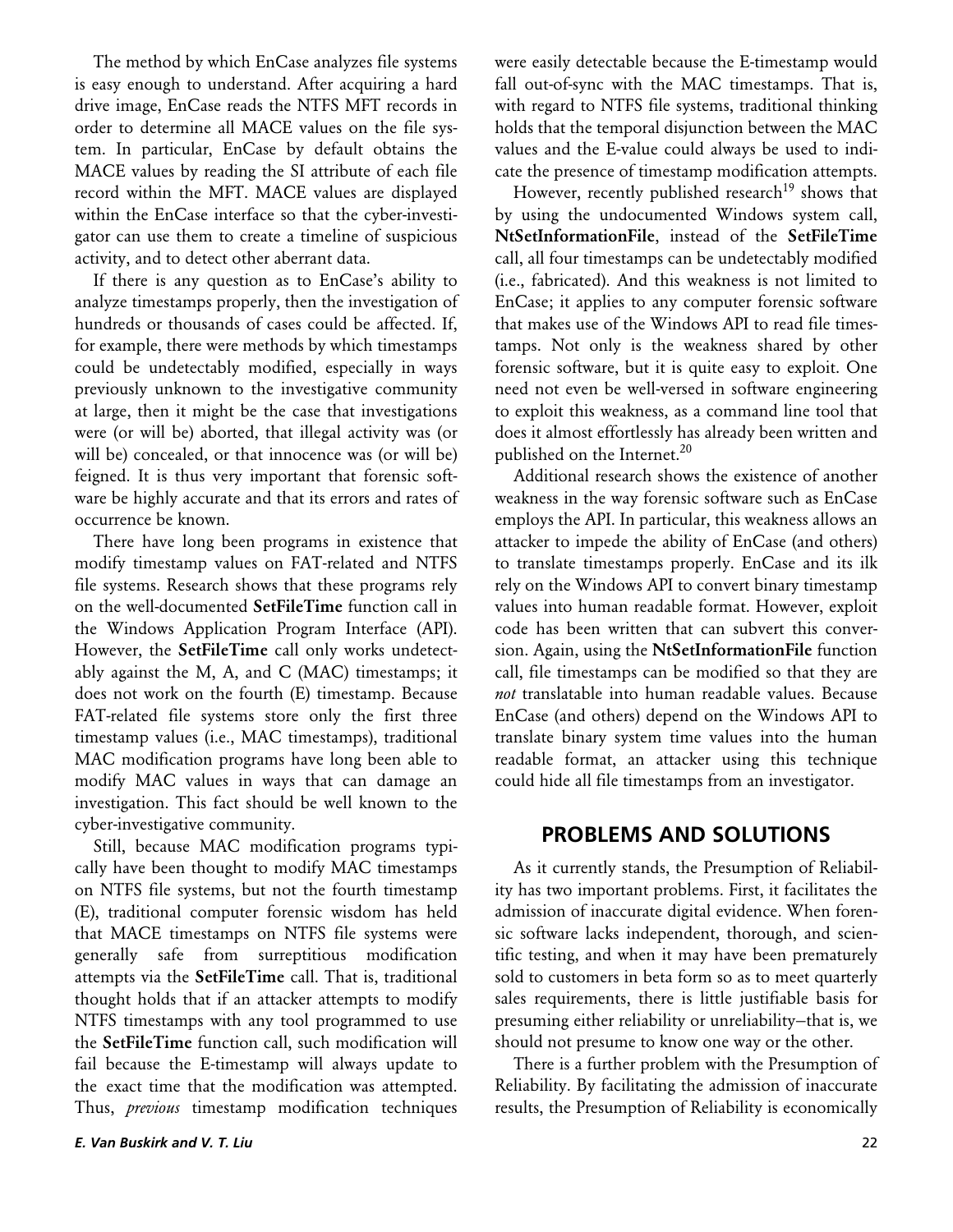inefficient in that it fails to force developers to internalize costs.21 Instead, costs from code defects are passed on to parties in the form of faulty criminal convictions, improper civil judgments, lost opportunity, and the like. If these costs were assigned monetary values, in many cases the failure to correct various forensic software defects would impose on society a net loss.

To take a simple example, if the cost to a software developer (in terms of extra research and development) to fix a weakness is \$50, but the cost to parties (in terms of lost property, freedom, or opportunity) of not fixing the weakness is \$100, then the law should be used so as to force the developer to internalize the costs to correct the weakness.

Software such as this is economically inefficient, for it would be much less expensive to fix the defects rather than to pass them downstream to innocents. In the case of the two previously discussed API weaknesses, the cost to remediate these problems is minute compared to the downstream costs borne by the throng. Specifically, small sections of the EnCase code base could be updated to analyze timestamps with custom translations functions, so that it would not be necessary to rely on those built into the Windows API. Accordingly, forensic software subject to these weaknesses (and others like them) should be construed as economically inefficient.

Judges and social policymakers should use their powers in order to correct current inefficiencies in forensic software so as to improve the accuracy of digital evidence. There is a range of solutions to be considered, both at the individual case level as well as at the social policy or market level.

## **Case Level Improvements**

At the level of cases and controversies, judges should more closely scrutinize digital evidence resulting from cyber-investigations. One way of elevating the foundational requirements for such evidence is to consider whether the software yielding it has been validated in accordance with the procedures set forth in *Daubert v. Merrell Dow Pharmecuticals*. <sup>22</sup> *Daubert* is a United States Supreme Court decision that considered the standards under which scientific evidence is admitted. In *Daubert*, the Court ruled in part that Rule 702 of the Federal Rules of Evidence imposes on trial judges a special obligation to ensure that scientific evi-

dence is reliable.<sup>23</sup> The Court provided a four-part test to assist in this determination. In assessing reliability, trial courts applying federal law should consider: (1) whether the theory or technique has been reliably tested; (2) whether it has been subjected to peer review; (3) the known or potential rate of error of the theory or technique; (4) whether the technique is generally accepted. The holding of *Daubert* was subsequently extended to technical evidence in *Kumho Tire Co. v. Carmichael*. 24 Further, a trial court in Texas applied *Daubert*-like criteria to EnCase in finding it "reliable."25 In so doing, the court implicitly acknowledged that different software and different software versions qualify as different "theories or techniques."26

What should proper *Daubert* testing mean in the context of forensic software? The independent source code review of all software is perhaps the single most revealing method to uncover defects. In many cases, however, the proprietary nature of source code means that it is unavailable for such review. In such cases, unless a court compels source code disclosure, *black box testing*—also referred to as *zero-knowledge application review*—becomes an indispensable way to validate particular software scientifically.

Black box testing is a software testing methodology in which assessors attempt to identify flaws in software without prior knowledge of the application's internal logic. Black box testing has at least two sub-components. First is *fuzzing*, which is the process of attempting a large range of application inputs in order to locate unexpected behavior. Second, *logic bypassing* involves attempts to subvert the intended operation of software by attempting inputs the programmer did not anticipate.

Black box testing is very important for software reliability assessment. Indeed, it was this form of testing that was used to discover the API weaknesses described above. Despite its advantages, however, black box testing has noteworthy limitations. First, it is very difficult to perform comprehensive black box testing because fuzzing is so time intensive. Second, because many applications are made available only to selected persons, it is often impossible to conduct independent research. Thus, it should be of great concern to the computer forensics community that there is a growing tendency among forensic software vendors to refuse to distribute some of their products to non–law enforcement personnel.<sup>27</sup>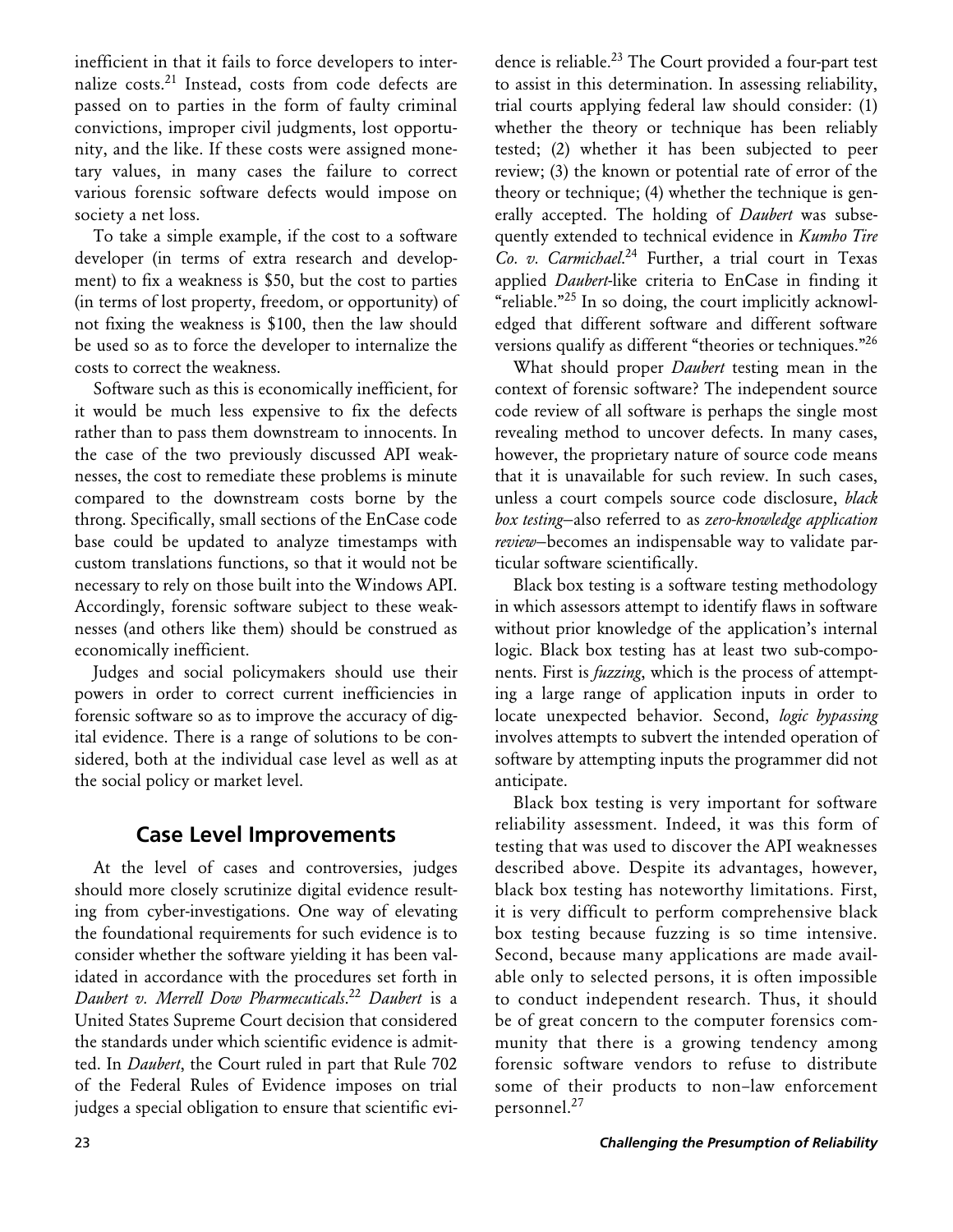The publication of computer forensic software reviews is another crucial way to validate computer forensic software for purposes of *Daubert*. To conform properly to scientific jurisprudence, however, it is important that reviewers conduct independent and verifiable accuracy testing in a variety of conditions. Published results that do not reflect these qualities should not be used by courts to assay the "reliability" of forensic software.28

Cross-validation of computer forensic tools is another important component of software reliability assessment. Cross-validation involves *cross-checking* the results of one software tool against the results of another; if the results are consistent, increased confidence in the reliability of both tools might be justified. Although cross-validation is important, it assumes the baseline tools are themselves reliable. As illustrated above, it may currently be a mistake to cross-validate one software tool reliant on the Windows API against another such tool. Although the National Institute of Standards and Technology has significantly improved cross-validation baselines for certain kinds of forensic software tools, $29$  additional work and additional funding are needed to expand these baselines.

## **Social and Market Level Analysis**

Perceived imperfections in the free market, intellectual properly law, and the profession of software and hardware engineering must be considered in the overall effort to improve the reliability of forensic software and accuracy of digital evidence.

The current free market is perhaps the primary contributor to current inefficiencies. If developers spent more time testing, significant errors could certainly be reduced without great cost.

[D]evelopment schedules have been compressed well beyond the 25% point, design and code reviews have been reduced or eliminated (effectively eliminating the opportunity to discover and correct both design and coding errors), testers have been turned into developers (thus reducing further the possibility of finding and correcting the more subtle design and coding failures), and test time has been minimized in the rush to market. Obviously then, large numbers of software defects and design oversights are shipped to customers.<sup>30</sup>

Open source software has been proposed as a way to alleviate undesirable effects of a free market. *Open source* is a term used to describe "the conditions under

*E. Van Buskirk and V. T. Liu* 24

which software source code used by computers is made available to others apart from the developer."<sup>31</sup> Open source software has been offered to improve the quality of digital evidence because it purportedly "makes it easier to verify whether or not a vulnerability exists that could have allowed the tampering, alteration, corruption, or forgery of information produced by the software.  $\cdot$  . . ...<sup>332</sup> If society is to continue to allow developers to use customers as beta-testers, would it not be a good idea at least to allow independent review and testing of the source code?

Although open source has been offered as one way to improve the quality of forensic software and digital evidence, it is not yet clear how this would work in practice. Is the idea to establish open source cross-validation baselines against which proprietary tools are measured? If so, it is difficult to construe that offering as a complete solution: no matter how vast the offering of open source forensic software, there will likely always be a set of proprietary, closed source tools that do not have an open source equivalent. As long as that is true, the courts and the industry will always be faced with the challenge of authenticating the output from such proprietary ware. Secondly, although the open nature of open source software means source code *can be* reviewed,<sup>33</sup> it does not follow that such code will *actually* be reviewed.<sup>34</sup>

Next, various industry solutions have been proposed as a way to improve the software development process. The ISO/IEC TR 15504 software process assessment standard, $35$  the Capability Maturity Model,<sup>36</sup> Harlan Mills' Cleanroom software development process,<sup>37</sup> and work by the Sustainable Computing Consortium,38 have all been proposed as ways to improve the quality and reliability of software. For example:

[d]ata from the use of [Harlan Mills' Cleanroom software development process] at NASA have shown 25 to 75 percent reductions in failure rates during testing. Use of Cleanroom also showed a reduction in rework effort so that only 5 percent of the fixes took more than an hour, whereas the standard process caused more than 60 percent of the fixes to take that long.<sup>39</sup>

Although industry efforts such as these are laudable, benefits will accrue only if the standards are comprehensive and mandatory and if developer participation is meaningfully monitored.

Professional licensing of software engineers is another way to improve the quality of software in general, as well as forensic software in particular.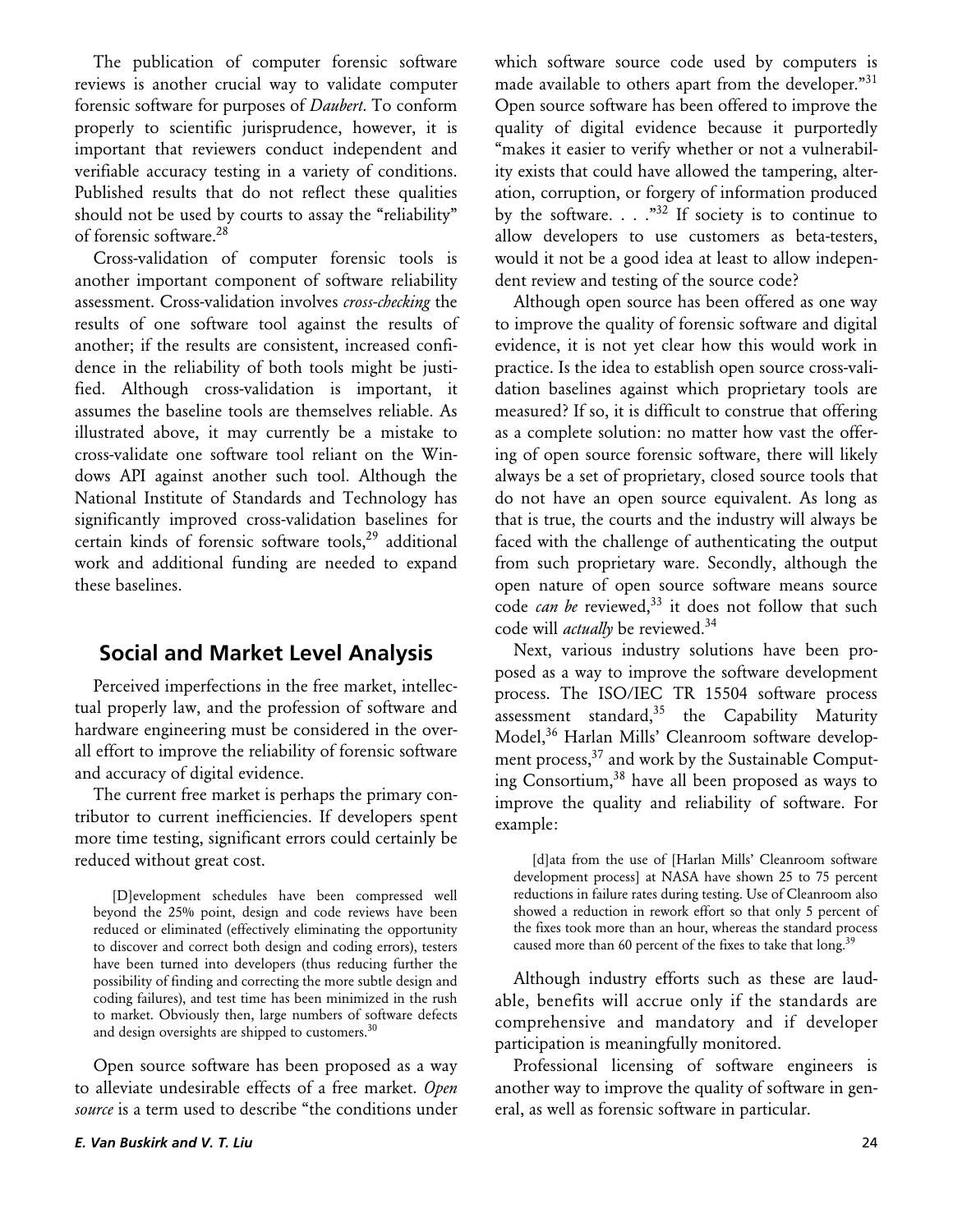In the U.S., mandatory licensing has been used as a means to protect the public from malpractice by those offering services directly to the public, such as doctors, lawyers, civil engineers, contractors, day care workers, barbers, and surveyors. Many licensing advocates argue it would help promote software engineering into a profession and would safeguard society against incompetent engineers.<sup>40</sup>

To be effective, professional licensing would need to be free from inappropriate commercial influence. And as with the industry efforts described above, professional licensing standards would need to be properly developed, implemented, and monitored in order to be effective.

## **THE FLORIDA APPROACH**

In *Bjorkland*, the Florida DUI case mentioned at the outset, the trial court granted the defense motion to compel disclosure of the IT5000 source code so as to improve the quality of evidence in that trial.<sup>41</sup> Accordingly, the prosecution was ordered to disclose to the defense expert the IT5000's firmware source code. The court ordered disclosure even though the prosecution did not have possession of it. Unsurprisingly, as of the date of this article, CMI, Inc., manufacturer of the IT5000, steadfastly refuses to make the IT5000 source code available to the prosecution. Without source code from the IT5000, the prosecution will be unable to make its case. The prosecution is therefore faced with the choice of either dismissing the DUI charges or appealing the ruling.

In spite of the *Bjorkland* court's attempt to improve the accuracy of the digital evidence, there are several notable problems with compelled source code disclosure. First, compelled disclosure leads to the familiar slippery slope. For example, based on *Bjorkland*, should Florida courts now allow parties to inspect the hardware instruction sets of radar gun signal processing chips every time a criminal speeding ticket is challenged? Alternatively, shall murder defendants be allowed to hold up a trial because the testifying expert wishes to audit the chemical properties of Hemaglow, a proprietary blend of luminal?

Second, because of its case-by-case nature, compelled disclosure of source code is repetitive and inefficient. That is, even if the IT5000 firmware source code passed muster in *Bjorkland*, a new audit could be requested each time a defendant were charged with DUI based on evidence obtained from a breath/

alcohol machine. When this redundancy is extrapolated to tens of thousands of DUI trials nationwide, the inefficiencies quickly become enormous. Compelled source code disclosure should therefore be considered only as a last resort in cases where *Daubert* validation testing or other social or market corrections have failed.

### **CONCLUSION**

Software is "unique among complex engineered products, insofar as we have very little ability to understand the inherent level of quality in the product."<sup>42</sup> This difficulty makes it tempting for courts to presume that digital evidence is reliable. This presumption results in the admission of evidence that is both inaccurate and economically inefficient. Compelled disclosure of non-party source code has recently been used to improve the quality of digital evidence. However, the case-by-case nature of this method is repetitive and costly. Courts can improve accuracy rates and avoid inefficiency by properly following the strictures of *Daubert*. Policymakers can help by implementing appropriate market or social corrections. Neither the application of scientific jurisprudence nor corrections to the social or market rules can guarantee error-free digital evidence—indeed, that is not the point. The issue is not how to attain perfection, but rather how to use the law to inject efficiency into a system of justice that is not sufficiently skeptical of that which is offered up as proof.

## **NOTES**

- 1. Alorie Gilbert, *Newsmaker: Fixing the Sorry State of Software*, CNET News, Oct. 9, 2002 (interviewing William Guttman, Director, CyLab Sustainable Computing Consortium, Carnegie Mellon University), at http://news.com.com/2008-1082-961370.html.
- 2. "Software" as used in this article includes traditional software instruction sets, as well as those found in firmware, and hardware.
- 3. Florida v. Bjorkland, No. 2004 CT 014406 SC (Sarasota County, 2005).
- 4. Coca-Cola Bottling Co. v. Coca-Cola Co., 107 F.R.D. 288 (D. Del. 1985).
- 5. See Fed. R. Civ. P. 45, Committee Notes, 1991 Amendment *Subdivision (a)* ("Fourth, *Paragraph (a)(1)* authorizes the issuance of a subpoena to compel a non-party to produce evidence independent of any deposition."); *cf*. Fed. R. Civ. P. 26(c)(7) (court *may* grant protective order to limit disclosure of trade secrets, but is not required to do so).
- 6. Fed. R. Crim. P. 17(c)(1). See, e.g., United States v. Iozia, 13 F.R.D. 335, 338 (E.D.N.Y. 1952); see also C. Wright, Federal Practice and Procedure: Criminal § 274 (1982).
- 7. Olympic Ins. Co. v. H. D. Harrison, Inc., 418 F.2d 669, 670 (5th Cir. 1969).